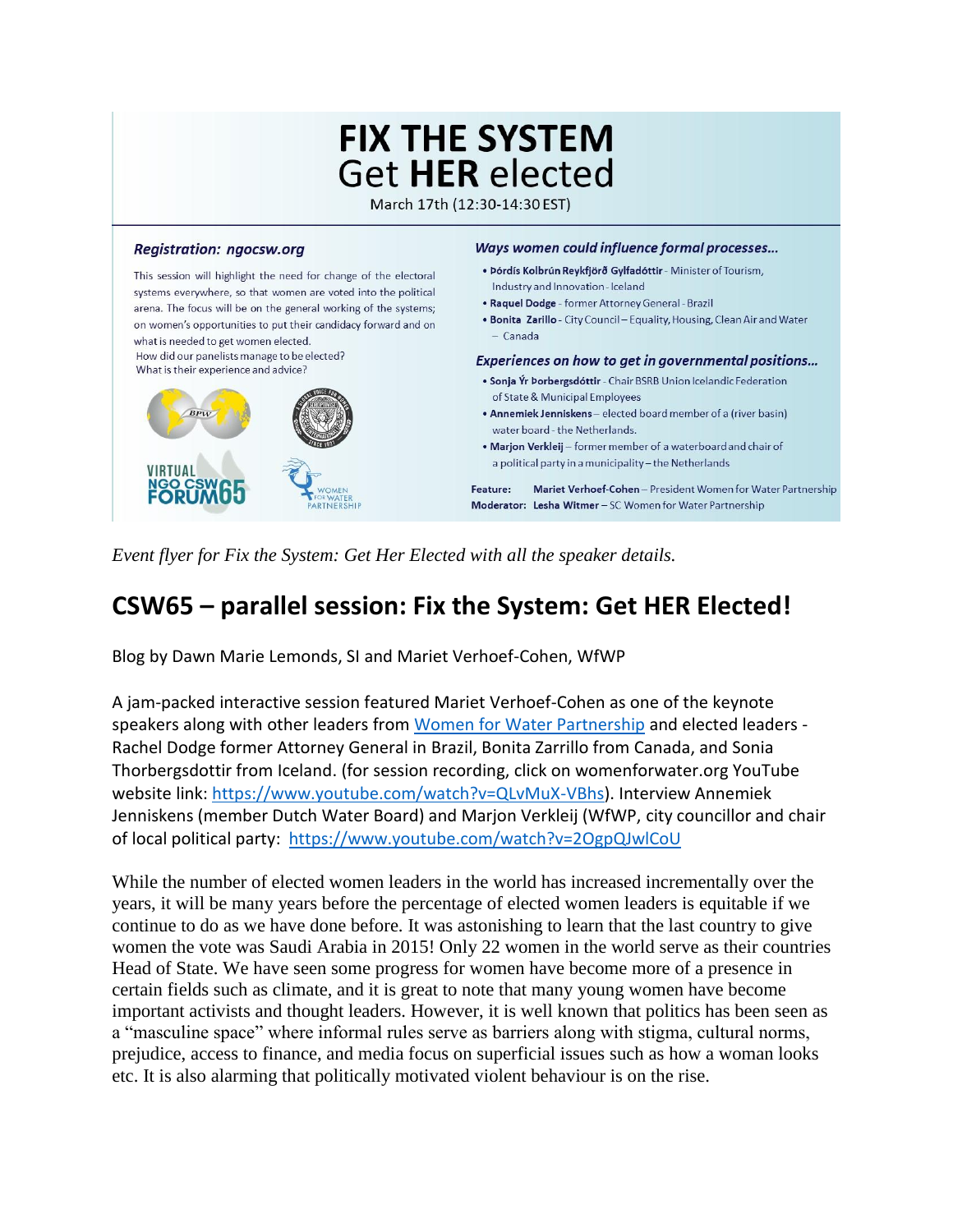Rather than continuing with gloomy statistics, I want to highlight some of the great suggestions that came from the session to encourage us to find, be and support women who are going to be the elected and appointed leaders we need in all areas.

## **1. Find and create opportunities to run**

- Some leaders have filled a gap left by their husband or noticed when a vacancy was occurring and stepped ahead.
- Promote the need for women on boards, on committees, and in all parts of society, and then find/ be the someone to fill the space.

## **2. When elected, help position other women**

 Position other women where they can work for gender issues – particularly areas where they are greatly underrepresented.

## **3. Staying elected or appointed can be a constant challenge**

 You must be constantly relevant and current to be elected. Hold people accountable in sustaining the appointments of women, or to show valid reasons why they did not.

#### **4. Affirmative action laws/ policies**

This together with quotas may be the way to ensure that women are included.

#### **5. Understand the power gap and stand in your power**

- Know that the system was not developed by or for women, and there is no protection from the way it operates. It is not a collaborative environment. It is human nature to want to be safe, which puts people in the position of conforming rather than speaking out. To combat that tendency to conform, you can follow these rules:
- **Push the enveloppe** to be the change know the rules and enforce them. Figure out how to be noticed.
- **Protect your mental health** outside the system, where you will get affirmation and support and be an agent of change.
- **Help others that come behind you** and create an improved environment for those who follow in your footsteps.

#### **6. Be Prepared, knowledgeable and enthusiastic**

 Become knowledgeable about the role you are pursuing and learn how to present yourself in the best possible way to your audience. Be prepared to have to make sacrifices of time and talent. Know that there might be a cost to your family.

#### **7. Support other women and let them support you**